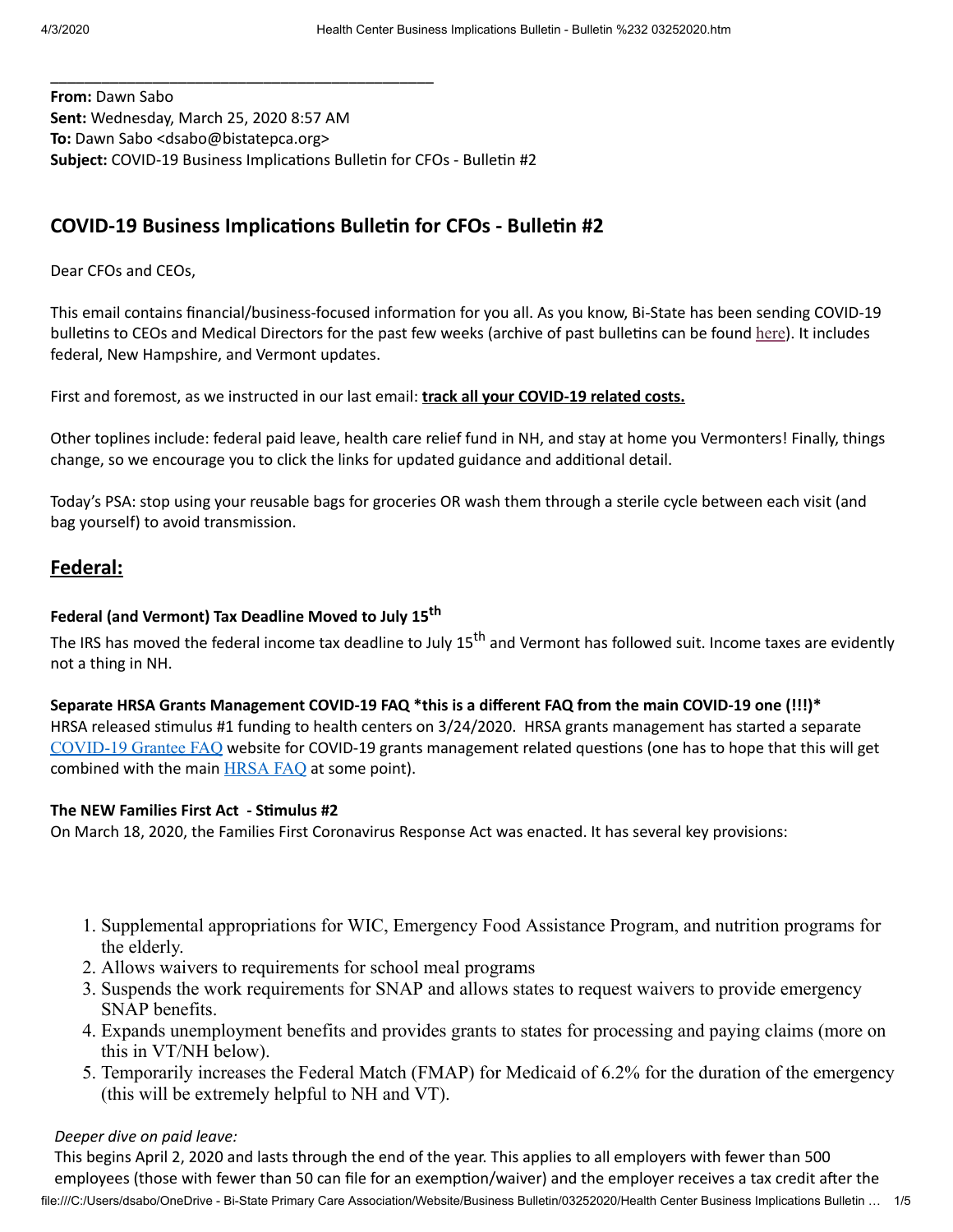paid leave is provided. The U.S. DOL has provided fact sheets, etc. [here](https://www.dol.gov/newsroom/releases/whd/whd20200324).

There are two main parts, providing a combined maximum of twelve weeks of paid leave:

1) 80 hours of paid sick me (Emergency Paid Sick Leave) for employees directly impacted by COVID-19; plus

2) up to ten additional weeks of paid leave (under the Family and Medical Leave Act (FMLA)) for school closure-related time (Public Health Emergency Leave).

## What is Emergency Paid Sick Leave?

Emergency Paid Sick Leave provides 80 hours of paid sick time for employees who: (i) are quarantined; (ii) have been advised to quarantine; (iii) are experiencing COVID-19 symptoms and seeking a medical diagnosis; (iv) are caring for an individual subject to a quarantine; or (v) need to take leave to care for a daughter or son under age 18 whose school or child care facility is closed or whose child care provider is unavailable because of COVID-19 events. An employee is paid their regular rate of pay, but no more than \$511 per day, or a total of \$5,110, for sick time based on circumstances set forth in (i), (ii), or (iii) above. Additionally, for paid sick time based on circumstances set forth in (iv) or (v), an employee (a) is paid at two-thirds of the employee's regular rate of pay and (b) cannot be paid more than \$200 per day, or a total of \$2,000.

## What is Public Health Emergency Leave?

Public Health Emergency Leave is an amendment to the FMLA, providing a new basis for up to 12 weeks of leave (10 of which are paid) where time off is necessary for child care due to a school closing or unavailability of a child care provider because of COVID-19. Public Health Emergency Leave "kicks in" only after the first 10 qualifying days, which are covered by the 80 hours of Emergency Paid Sick Leave. Public Health Emergency Leave is paid at two-thirds of the employee's pay up to a maximum of \$200/day and \$10,000 total over the 12 weeks.

## **CDC, DOL, and OSHA Guidance for Businesses and Employers**

For the full list of employer and business guidelines from the U.S. Centers for Disease Control (CDC), please click [here](https://www.cdc.gov/coronavirus/2019-ncov/specific-groups/guidance-business-response.html). The U.S. Department of Labor also has some good resources [here](https://www.dol.gov/coronavirus), including updated guidance on how the Fair Labor Standards Act intersects with COVID-19 business response. OSHA guidance for employers was recently posted [here](https://www.osha.gov/Publications/OSHA3990.pdf).

## **Border Closures**

The US/Canada Border is still closed for all except "essential" traffic The following link should be updated as border crossing information changes:

<https://www.ezbordercrossing.com/coronavirus-travel-issues/>

## **Supply Chain**

We are still experiencing challenges to the health care supply chain. At this time, non-health industries with any applicable supplies have provided them to the states/local health care providers. Some businesses are retooling to start to produce these supplies, but it is slow going (some local distillers have converted to making hand sanitizer in Northern New England already!). You may also receive offers from quilters, and others, to provide hand sewn masks which are likely not n95 rated, however, they may be of value to you in some way. We encourage you to keep making your supply requests through the states and working with your local health care network on sharing resources.

## **U.S. Small Business Administration Economic Injury Loans**

The U.S. SBA has resources [here](https://www.sba.gov/disaster-assistance/coronavirus-covid-19) regarding loans during this disaster. Both New Hampshire and Vermont businesses can apply (there are some restrictions based on the specific business):

The NH SBA is offering webinars on the Economic Injury Loan Program twice each business day through 4/3/2020 at 9am and 2pm. Login Details are below:

Join Skype [Meeting](https://gcc01.safelinks.protection.outlook.com/?url=https%3A%2F%2Fmeet.lync.com%2Fsba123%2Frmroderi%2F0BMNLHDM&data=02%7C01%7Crachael.roderick%40sba.gov%7Cab0b7ed1ee2f44760a8008d7cce0e629%7C3c89fd8a7f684667aa1541ebf2208961%7C1%7C0%7C637203138610985731&sdata=lCToqu7hyx6k2kEv%2F8FkSMaoW8%2BaBMZ2iIpGC%2Bd2tLw%3D&reserved=0) (Trouble Joining? Try [Skype](https://gcc01.safelinks.protection.outlook.com/?url=https%3A%2F%2Fmeet.lync.com%2Fsba123%2Frmroderi%2F0BMNLHDM%3Fsl%3D1&data=02%7C01%7Crachael.roderick%40sba.gov%7Cab0b7ed1ee2f44760a8008d7cce0e629%7C3c89fd8a7f684667aa1541ebf2208961%7C1%7C0%7C637203138610985731&sdata=9XE7HnY0n1xjR0%2FkwHJC8jFgf0D%2BUt%2FcE0wXSC5TxWI%3D&reserved=0) Web App) Join by phone Toll number: +1 (202) 765-1264, 522409519# Conference ID: 522409519 <https://content.govdelivery.com/accounts/USSBA/bulletins/2824618>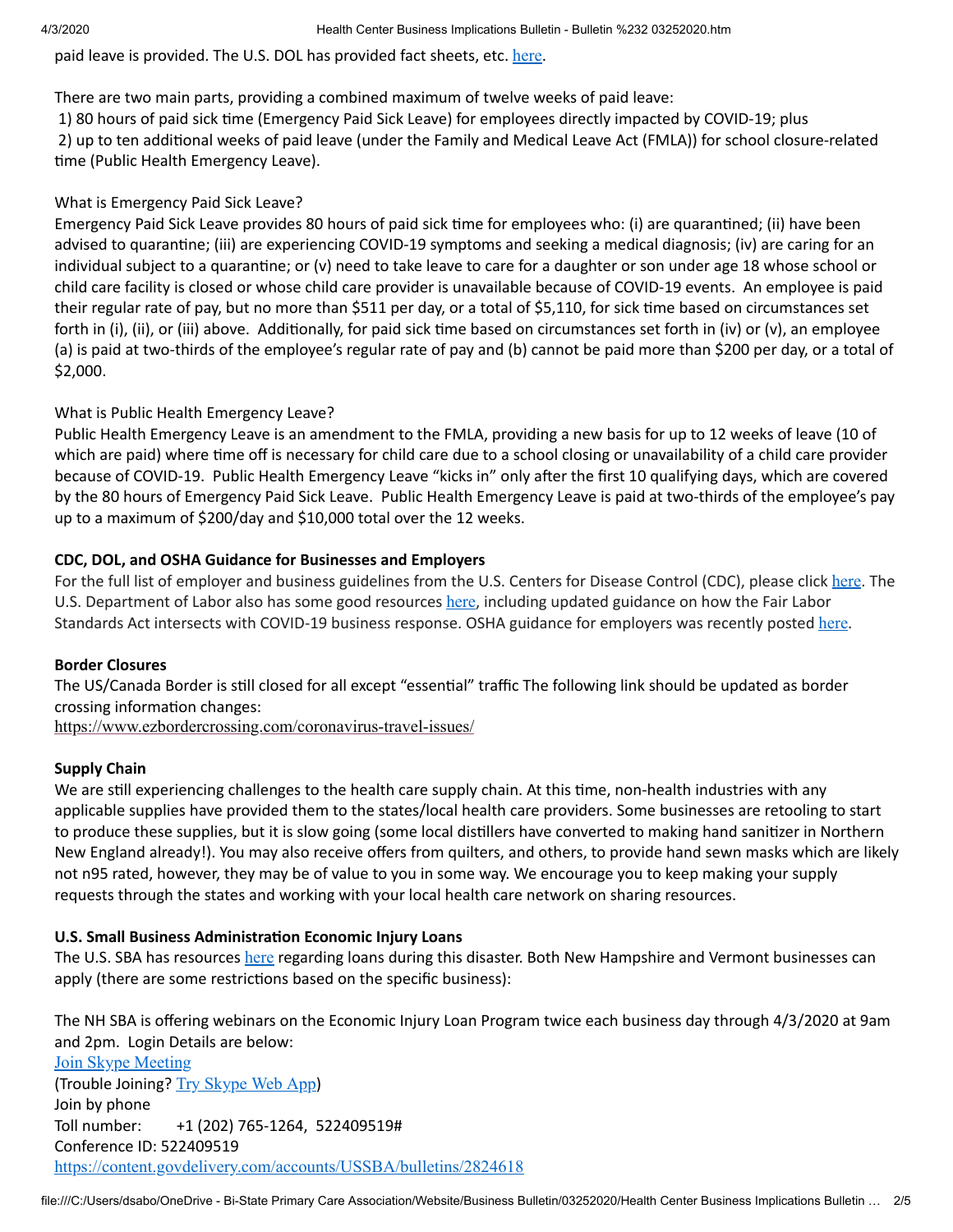In VT, ACCD encourages businesses to seek professional business counseling and technical assistance before taking on additional debt. Vermont has a robust business technical assistance provider network. More information about these resources can be found online at [https://accd.vermont.gov/economic-development/resources](https://vermont.us3.list-manage.com/track/click?u=ff50346b45ae607c4e55c01ec&id=ae1ad4e1b3&e=9c4c54c3a4).

# **New Hampshire**

**No stay at home order as of 3/25.**

## **General NH COVID-19 Business Resources:**

As noted in last week's update, numerous COVID-19 NH business resources can be found [here](https://www.nheconomy.com/covid19). Information about your insurance coverage, unemployment insurance, loans, etc. are all on this page. Things are changing quickly and we recommend you look here often.

## **NH** Health Care System Relief Fund – Initial Application Deadline 3/30/2020

Organizations must make clear in your application the impact of the COVID-19 has had on your finances, how it affects your ability to provide services, and what the impact will be to your patients and your community if you do not receive financial assistance. It seems clear that the priority is keeping the hospitals open, so while you always want to highlight how well you are serving your communities now, you need to make it clear that this situation is unsustainable. Providers can download an application for the COVID-19 Emergency Healthcare System Relief Fund at <https://www.dhhs.nh.gov/documents/covid19-relief-fund-app.docx>. Applications should be submitted by email to [healthcarerelieffund@dhhs.nh.gov](mailto:healthcarerelieffund@dhhs.nh.gov).

## **NH Unemployment Benefits for Individuals Impacted by COVID-19**

Governor Sununu released **[Emergency](https://www.governor.nh.gov/news-media/press-2020/documents/emergency-order-5.pdf) Order #5** "Access to State Unemployment Benefits for Individuals Impacted by COVID-19" on March 17<sup>th</sup>. Bi-State has verified with the Governor's Office that this assistance is available to employees of non-profits regardless of whether their employer paid into the Unemployment Fund. For more information, please visit the NH [Employment](https://www.nhes.nh.gov/) Security's website on the COVID-19 response. This website will be updates to align the NH program with any federal changes.

## **Workforce Needed**

On March 24<sup>th</sup>, Governor Sununu asked for all available health care workforce to register at **nhresponds.org**. The State is planning for an anticipated surge. We encourage you all to continue talking with your local hospitals (and other health care organizations in your community) about sharing staff, etc. as part of planning for surge needs. It is probable that there will be a need for various health care professionals to go to other locations to support the COVID-19 response (licensure/credentialing, etc. have all been flexed to support this potential scenario). A nice starting point for you could be asking your staff (at all levels) about their willingness to be redeployed elsewhere in the system (one health center created a simple Survey [Monkey](https://www.surveymonkey.com/r/YV5SZDB) for this that you can borrow) if that is needed to meet demand. This could also serve as another piece of information for you as you manage your staff reductions/changes, etc.

## **Resources/Webinar: NH Law Firm McLane Middleton is Offering a No-Cost Webinar with Employment Aorneys (3/26/2020, 1-2 PM)**

McLane Middleton employment attorneys will answer your questions as they relate to the coronavirus and employment and wage issues. Attorneys Charla Stevens, Jennifer Parent and Adam Hamel will provide insight to the complex employment issues that businesses are facing including:

- Furloughs and workforce reduction
- · Families First Coronavirus Act
- · Wage and Benefit Concerns
- Protecting employee confidentiality
- *Your questions submit questions in advance by email to* [coronavirus.employment@mclane.com](mailto:coronavirus.employment@mclane.com)

## Register for this webinar [here](https://zoom.us/webinar/register/WN_ImAx0uqEStmg3HplVSUaFQ).

Additionally, McLane Middleton has established a website with various COVID-19 employment-related and business resources. Visit it [here](https://www.mclane.com/Coronavirus-Resource-Center).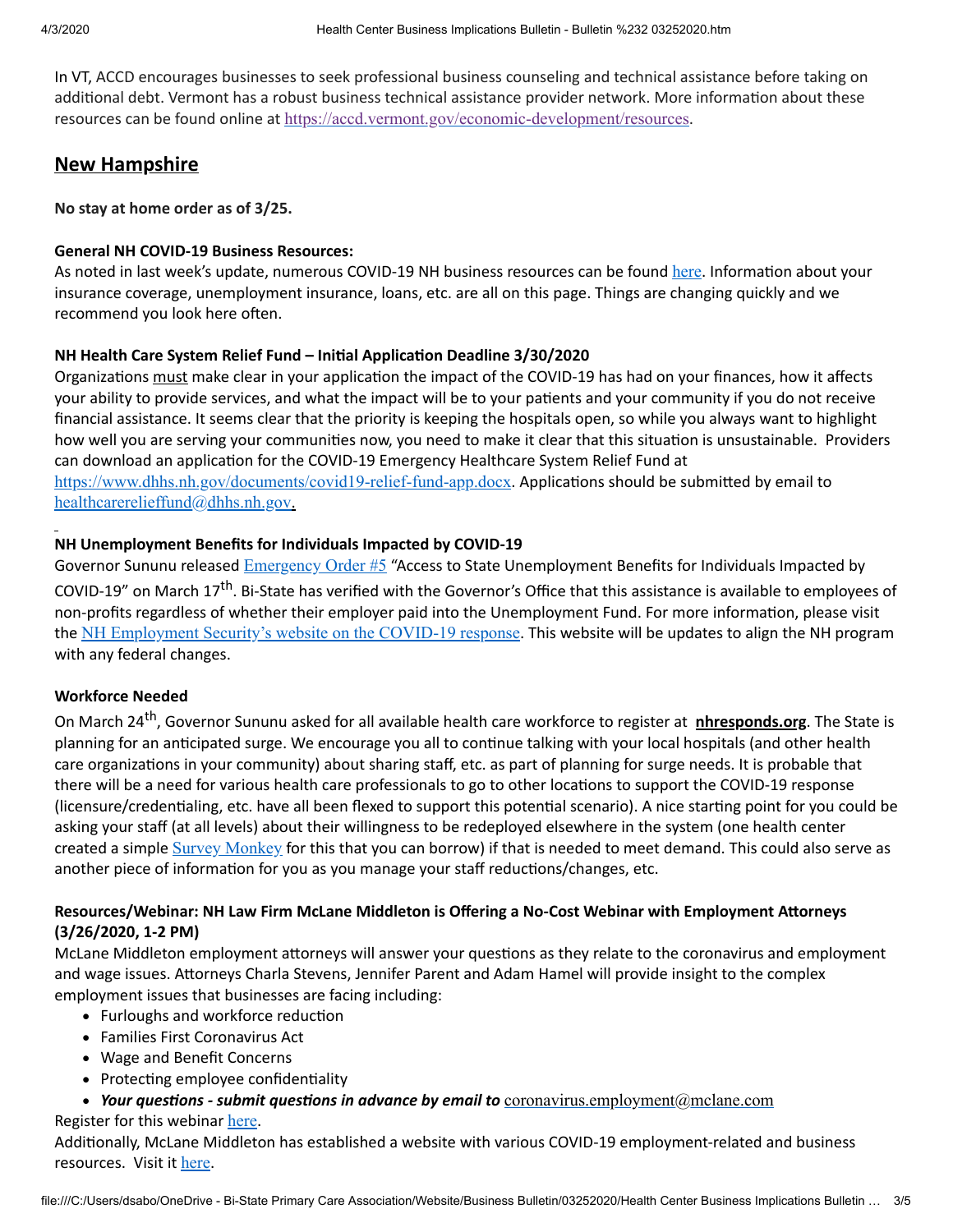## **Vermont:**

#### **STAY AT HOME!**

The latest in Vermont is a March 24<sup>th</sup> <u>[order](https://governor.vermont.gov/sites/scott/files/documents/ADDENDUM%206%20TO%20EXECUTIVE%20ORDER%2001-20.pdf)</u> (effective 3/25 at 5pm), which we recommend you read in its entirety. All nonessential businesses are ordered to close in-person operations and encouraged to work through virtual means. Individuals should only leave their home for food, health care services, or socially distanced appropriate activities. From the Executive Order: Services or functions in Vermont deemed critical to public health and safety, as well as economic and  $national$  *security include:* 

*a. health care operaons such as COVID-19 tesng and clinical research, hospital personnel and other healthcare providers, public health workers and other healthcare service providers, laboratory services, caregivers, logiscs, technology, security and custodial support, blood and plasma donors and mortuary services. Essential government* functions will also remain open.

We do not yet have guidance (we've asked) from the State about the need for potential documentation for your employees to ensure they can travel to/from work. At this time, we recommend that your staff bring their badge (if you use badges) and a letter on letterhead.

#### **Workforce Needed**

The State is planning for an anticipated surge. We encourage you all to continue talking with your local hospitals (and other health care organizations in your community) about sharing staff, etc. as part of planning for surge needs. It is probable that there will be a need for various health care professionals to go to other locations to support the COVID-19 response (licensure/credentialing, etc. have all been flexed to support this potential scenario). A nice starting point for you could be asking your staff (at all levels) about their willingness to be redeployed elsewhere in the system (one health center created a simple **Survey [Monkey](https://www.surveymonkey.com/r/YV5SZDB)** for this that you can borrow) if that is needed to meet demand. This could also serve as another piece of information for you as you manage your staff reductions/changes, etc.

# **Vermont Tax Deadline Now Also July 15 th .**

VT has also moved its filing deadline to July 15<sup>th</sup> to mirror the Federal filing deadline. More information can be found [here](https://tax.vermont.gov/coronavirus).

#### **ACCD Business Impact Assessment and Support**

The Agency of Commerce and Community Development (ACCD) is still interested in hearing from all Vermont businesses impacted by the response to the COVID-19 virus. Please continue to share these impacts via the  $\Delta$ gency Business Impact Form, which will help us assess the full impact as we work toward solutions (also: this information is used to justify the amount of funding the state will get from the federal government). If you have other inquiries, please contact us through our dedicated email address: [commerce.covid19@vermont.gov](mailto:commerce.covid19@vermont.gov). The Agency has also established a hotline so that businesses may call to report impacts and be directed to resources: (802) 461-5143. The hotline will be staffed Monday through Friday, 7:45 a.m.  $-4:30$  p.m. Information from the Department (and a newsletter you can sign up for) is found [here](https://accd.vermont.gov/).

#### **Guidance from the Department of Labor**

The Vermont Department of Labor has launched an online portal for employees who may be eligible for Unemployment Insurance benefits as a result of COVID-19. This new process means initial [unemployment](https://vermont.us3.list-manage.com/track/click?u=ff50346b45ae607c4e55c01ec&id=db17c6151a&e=9c4c54c3a4) insurance claims can now be  $\frac{\text{field online}}{\text{Inle}}$ . The new temporary unemployment for COVID-19 will not count against your business experience rating for your UI payments. The Vermont [Department](https://vermont.us3.list-manage.com/track/click?u=ff50346b45ae607c4e55c01ec&id=b444dfb562&e=9c4c54c3a4) of Labor also recently created a set of COVID-19 FAQs for Employers and Employees. New updates will be posted on the [Department](https://vermont.us3.list-manage.com/track/click?u=ff50346b45ae607c4e55c01ec&id=7dab0b31b2&e=9c4c54c3a4) of Labor website. If you have specific questions, you may wish to contact the Vermont Department of Labor Employer Services line at 802 828-4344. Please understand that they are experiencing high call volume.

#### **Business Interruption Insurance Coverage/Worker's Comp**

The [Department](https://vermont.us3.list-manage.com/track/click?u=ff50346b45ae607c4e55c01ec&id=c12d0c1a12&e=9c4c54c3a4) of Financial Regulation has posted new Business Income [Insurance](https://vermont.us3.list-manage.com/track/click?u=ff50346b45ae607c4e55c01ec&id=5dcd553020&e=9c4c54c3a4) Guidance. Details will vary from policy to policy, so if you have questions regarding your insurance coverage, please contact your insurance agent or